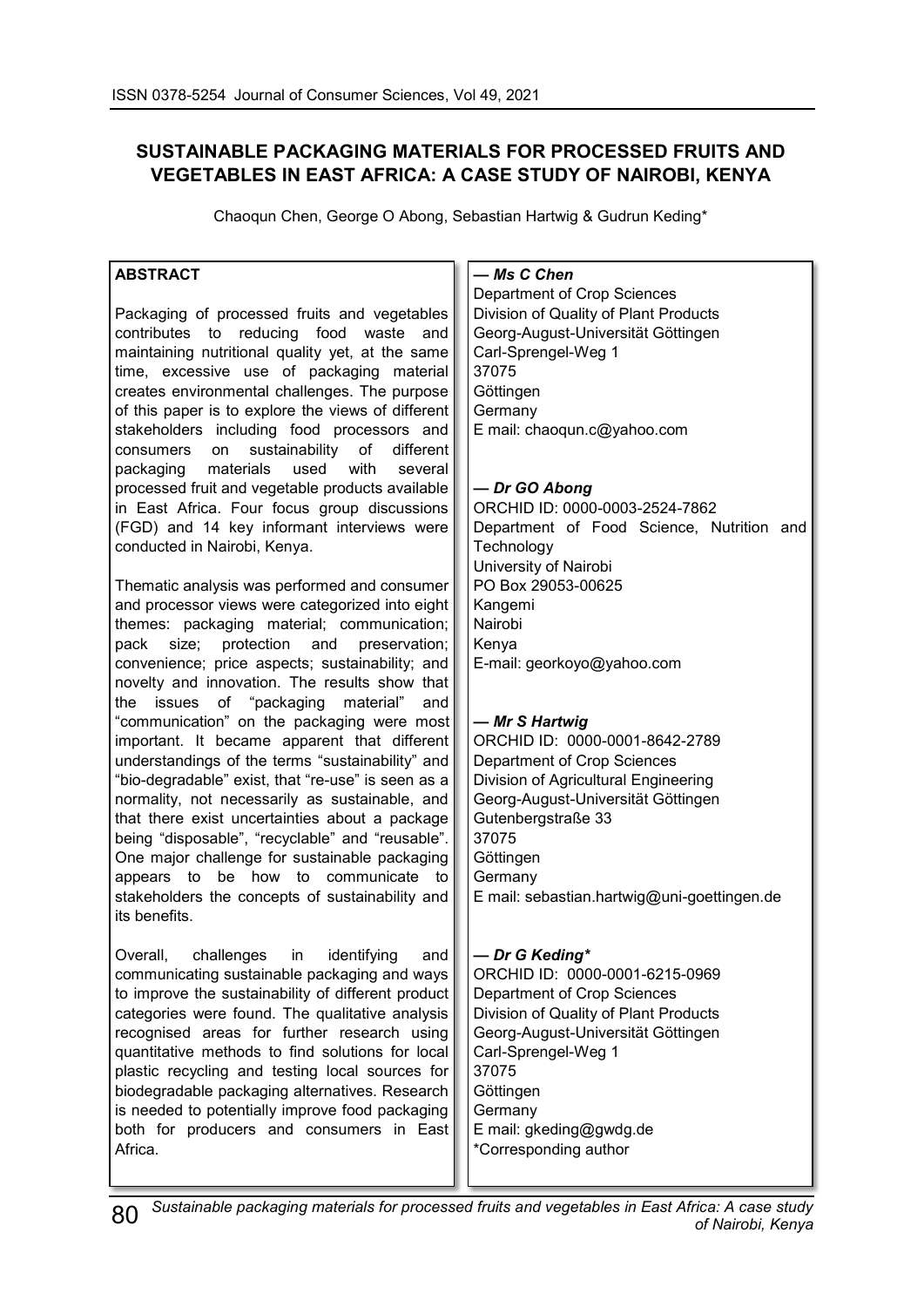## **ARTICLE INFO**

Submitted November 2020 Revision July 2021 Accepted December 2021

### **KEYWORDS**

sustainability, food packaging, East Africa, Kenya, processed fruits and vegetables, focus group discussion, packaging material, labelling

#### **INTRODUCTION**

The last two centuries have seen food packaging evolve from being simply a container to hold food to something that can play an active role in food protection and preservation, facilitating logistics as well as communication, i.e. aspects of information on the package (Risch 2009; Rolle & Enriquez 2017). Meanwhile, increasing awareness has been raised about the environmental burden caused by food packaging, because the production of packages tends to be associated with resources depletion and the throwaway culture makes most of the discarded packaging a rubbish problem (Han et al. 2018; Wikström et al. 2014).

From a global perspective, one strategy to facilitate the sustainability transition of packaging is the promotion of bio-based polymers, whose raw materials are from a renewable resource such as biomass waste instead of being based on fossil fuels. However, according to recent reviews by Korte et al. (2021) and Beltran et al. (2021), the use of biobased polymers in industrial applications is often restricted due to lower performance characteristics in fundamental packaging functions. The latter can directly influence food

quality, food safety and shelf life: a whole range of factors work against the replacement of conventional plastic packaging.

Next to these technological factors, a critical issue is how consumers and processors perceive sustainable packaging. Consumers as well as food processors have their own specific views on what food packaging should provide and this depends on the food type and on the geographic location. In this study the aim was to obtain insights into consumer and processor views specifically on packaging for processed fruit and vegetables (FVs) in East Africa, here exemplified by products developed by the FruVaSe project (FruVaSe 2018). In this project – "Fruits and Vegetables for all seasons" – University partners from Kenya, Tanzania, Uganda and Germany work together on improving processing techniques for surplus fruits and vegetables, make the techniques resource-efficient and find market solutions for the new products. As fruits and vegetables are highly seasonal, perishable and in surplus during the peak season they are often wasted and lost for consumption. The processing of local fruits and vegetables is a key issue for food and nutrition security while the packaging of these products is an important step in the value chain.

FruVaSe products (Table 1) are grouped into (i) juice/nectar, (ii) dried fruits, (iii) dehydrated powder and (iv) vegetable relish. These are products that can be found in all three project countries as well as in other East African countries. Product developers in the FruVaSe project face strategic challenges making decisions about which packaging is more sustainable and what packaging they should use for their products. Therefore, this study aimed to increase knowledge on this topic seeking the views of both consumers and processors who

**TABLE 1: PRODUCTS BEING DEVELOPED BY THE FRUVASE PROJECT – FRUITS AND VEGETABLES FOR ALL SEASONS IN KENYA, TANZANIA AND UGANDA**

| Country              | <b>Fruit products</b>                                                   | Vegetable products                           |  |
|----------------------|-------------------------------------------------------------------------|----------------------------------------------|--|
| Kenya                | Guava nectar                                                            | Cowpea leaves soup mix (dried powder)        |  |
|                      | Cashew apple juice                                                      | African nightshade pickle/relish (fermented) |  |
| Tanzania             | Dried cashew apple                                                      | Vegetable sauce (cooked)                     |  |
| Uganda               | Dried jackfruit products (powder/ flakes)                               | Cassava leaf sauce and powder                |  |
| <b>All countries</b> | Dried fruit-nut bar from jackfruit or guava plus<br>other fruits & nuts |                                              |  |

*Sustainable packaging materials for processed fruits and vegetables in East Africa: A case study 81*<br>of Nairobi, Kenya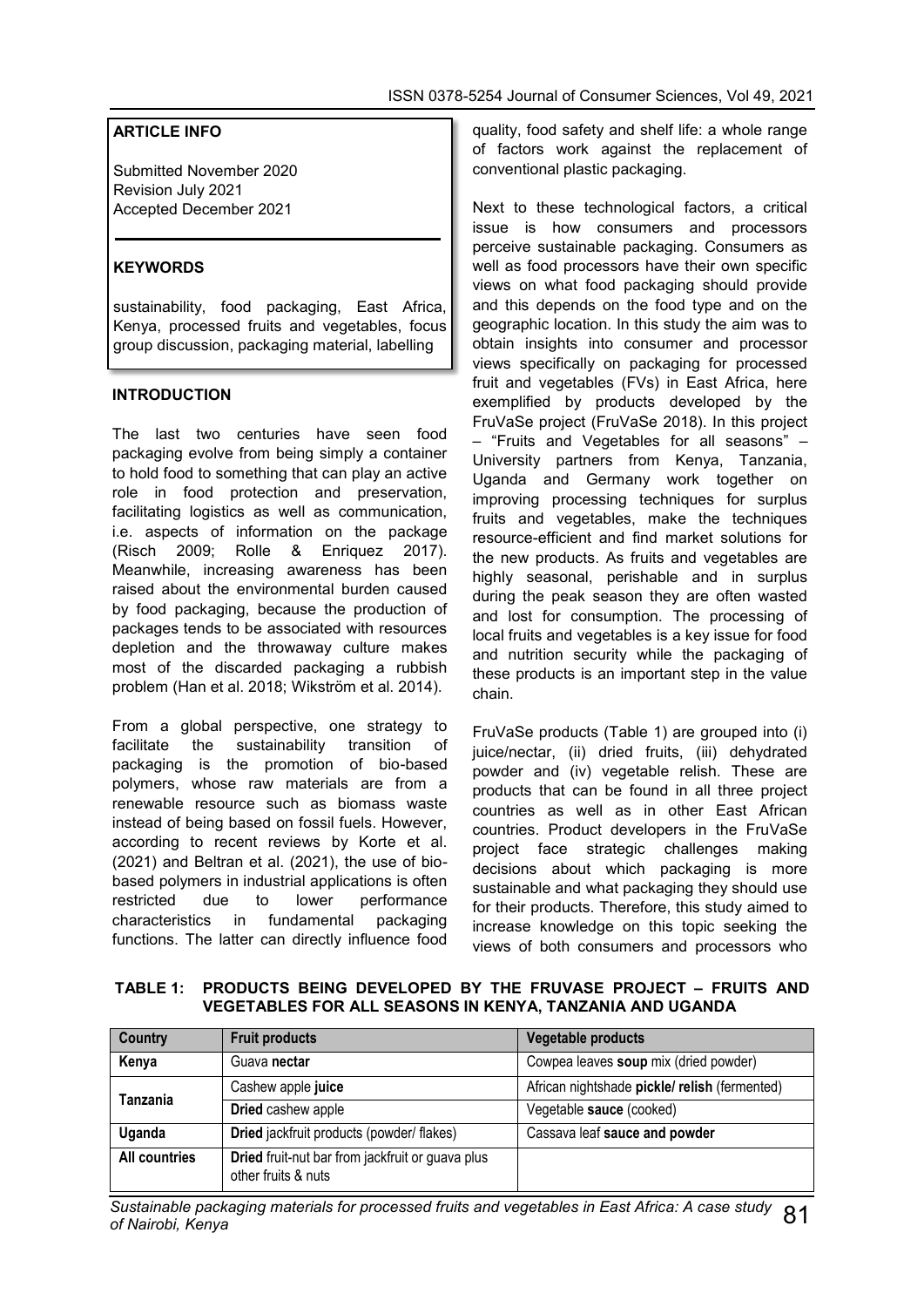are already in the business. This would assist processors of all sizes in their decision-making and improve packaging design practice, in particular for the difficult category of processed FVs.

#### **THE SITUATION OF PLASTIC IN EAST AFRICA**

In the East African Community (EAC), comprising Burundi, Kenya, Rwanda, South Sudan, Tanzania and Uganda, Rwanda is known as the first EAC country to implement a ban on plastic bags in 2008 (Danielsson 2017). In 2007, Uganda attempted to announce a ban on the "importation, manufacture and use of plastic materials made of polymers of less than 30 microns". Nevertheless the government halted enforcement after industrial opposition (Mirembe & Halima 2019).

In 2017, the Kenyan government instituted Gazette Notice No. 2356 banning "the use, manufacture and importation of all plastic bags used for commercial and house hold packaging" (Authority of the Republic of Kenya 2017; NEMA n.d.). This ban is the third attempt to combat the environmental nuisance across Kenya. In 2007, Kenya made a less ambitious effort to curb the use of plastic bags by banning the manufacture and import of plastic bags up to 0.03 millimeters in thickness and imposed a universal 120% tax on plastic bag use. Four years later in 2011, Kenya tried to do away with plastic bags up to 0.06 millimeters in thickness. Both of these initiatives were not implemented (Goitom 2017; The Economist 2017). The plastic bag ban announced in 2017 was commented by Aaron Brooks as "one of the world's strictest bans on plastic bags" as the fines are up to \$38,000 and the prison sentences are up to four years for a single offence (Brooks 2019). This was one year after EAC's releasing of Polythene Materials Control Bill (EAC 2016): an act aiming to control and regulate the use, sale, manufacture and importation of polythene materials. While the bans mainly concern carrier bags, the regulation of polythene materials also affects general plastic packages, which are important packaging for FV products.

This study focused on FV products in particular,

as a general problem is that FV consumption in East Africa is far below the recommended daily amount of 400g per person (Ruel et al. 2005; WHO 2003). This is partly due to seasonal availability of these highly perishable foods. This is why locally-processed FVs should bridge the seasonal gap. However, for this to happen they need reasonable packaging which takes into account food safety, accessibility and sustainability issues as well as consumer and processor perspectives and requirements which are the focus of this study.

#### **MATERIALS AND METHODS**

This study uses data from on-site focus group discussions (FGDs) and key informant interviews with stakeholders in Nairobi, Kenya. The study explored consumers' and processors' views on different aspects of processed FV packaging and the perceived sustainability of different packaging materials. Although data were only collected in Nairobi, Kenya, the key informant interviews in particular, could be relevant for other East African countries since nearly half of the interviewed processors sell their products across East Africa. A qualitative research method was adopted (Given 2008a) in order to answer the following main research questions:

- 1) What are consumers and processors views on different issues (explained in detail below) around fruit and vegetable packaging including "sustainability"?
- 2) What are the available and accessible packaging options in Kenya and EAC in general for the FV products of interest?
- 3) What type of packages do different stakeholders prefer and why?

## **FOCUS GROUP DISCUSSIONS**

Four Focus Group Discussions (FGDs) (Krueger and Casey 2009) were carried out in Nairobi, the capital of Kenya, two with participants from middle-income households and two with participants from low-income households. In the FGDs, the first part questions were designed to elicit participants' perceptions on processed FVs packaging. This included i) packaging in EAC; ii) packaging of FV products; iii) whether buying FV products is influenced through the packaging; iv)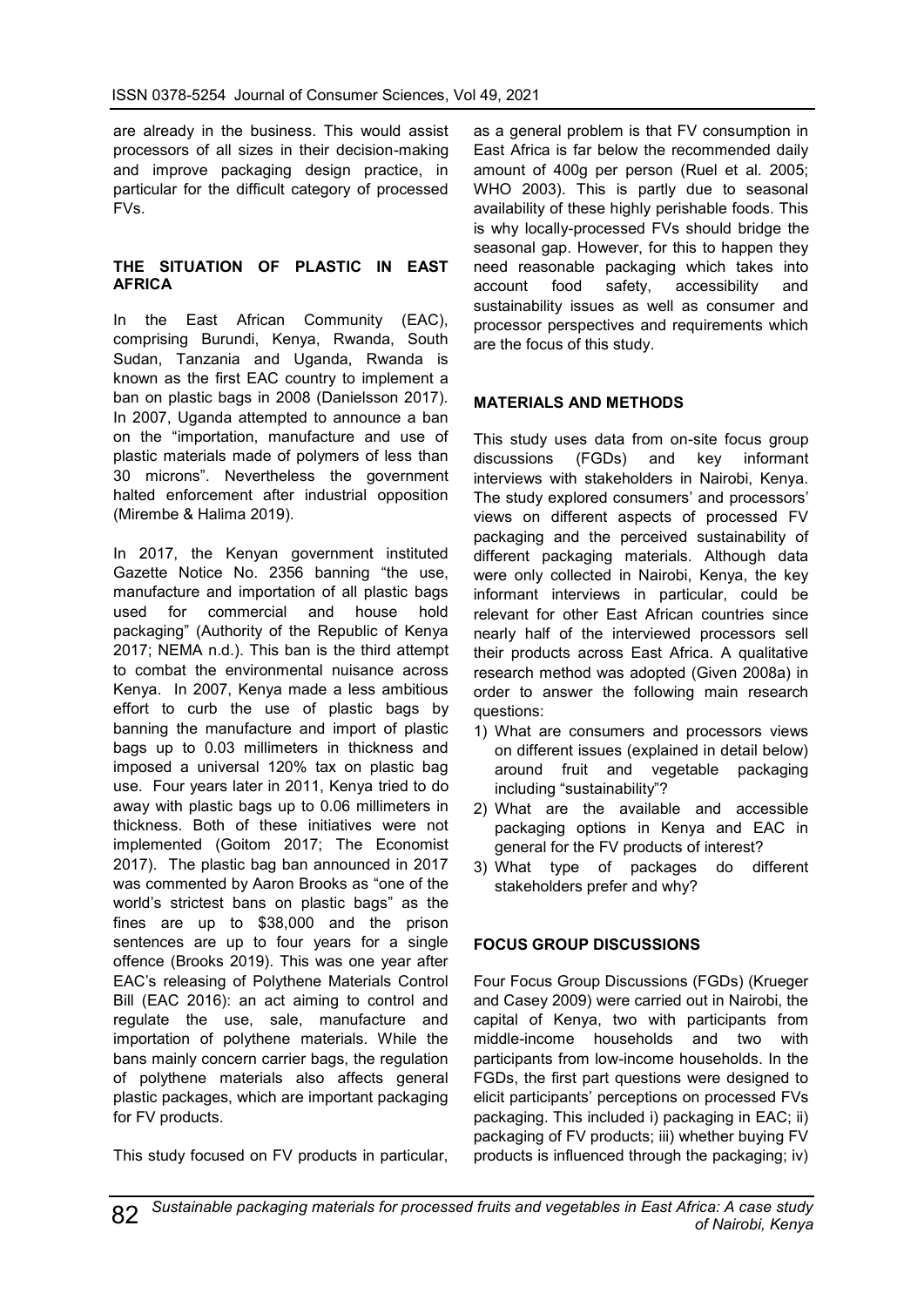how important different attributes of a package are; v) naming the best FV packaging and vi) the worst FV packaging they have seen so far and why; vii) the ideal type of food packaging; and viii) how the package is managed after the product is finished.

In a second part, the projective technique was used by showing typical FV packages purchased from different markets in Nairobi accompanied by various questions, to better understand the target groups' attitudes that could not be revealed through direct questioning. It was hoped to reveal participants´ attitudes, experiences and reactions in a way that could not be achieved through other research methods, e.g. questionnaires or observational studies (Gibbs 1997).

FGDs included seven to eight participants each over the age of 18 years who had lived in the EAC for at least 10 years. Participants were recruited as a convenience sample (Given 2008b), with the first two group consisting of

administrative personnel and students from the University of Nairobi (group 1 and group 2, middle-income households). The other two groups (low-income households) were contacted through colleagues from the University of Nairobi and a recruited local guide: group 3 in Kawangware area and group 4 in Lenana area. Participants were informed in advance that the topic of the discussions would be food packaging with respect to processed FVs. Participants gave their oral consent and all discussions were held in July 2019. In Nairobi, Kenya, approvals were sought from local administrations and company representatives before conducting focus group discussions and key informant interviews. Ethical approval for the overall FruVaSe project was received from the University of Goettingen's ethics commission.

#### **KEY INFORMANT INTERVIEWS**

In total, 14 processors of fruit and vegetable products in and around Nairobi were interviewed

| Code    | FV product of<br><b>interest</b> | Year of<br>establish-<br>ment                                                                                                                                                                                                          | <b>Employee</b><br>number | <b>Customers</b>                                                      | Packaging main<br>materials           |
|---------|----------------------------------|----------------------------------------------------------------------------------------------------------------------------------------------------------------------------------------------------------------------------------------|---------------------------|-----------------------------------------------------------------------|---------------------------------------|
| $IP-1$  | Sauce                            | 2017                                                                                                                                                                                                                                   | 8                         | Local markets: hotel; fast food retailers;<br>supermarkets            | Plastic                               |
| $IP-2$  | Dried fruits,<br>juice           | 2010                                                                                                                                                                                                                                   | 20                        | Local markets & export markets                                        | Compound materials                    |
| $IP-3$  | Powder                           | 2010                                                                                                                                                                                                                                   | 1                         | Local markets                                                         | Plastic                               |
| $IP-4$  | Dried fruits                     | 2008                                                                                                                                                                                                                                   | 300                       | Local markets: wholesalers; other food<br>processors & export markets | Compound materials                    |
| $IP-5$  | Sauce                            | 2014                                                                                                                                                                                                                                   | 6                         | Local wholesalers and local stores                                    | Plastic                               |
| $IP-6$  | Sauce                            | 2017                                                                                                                                                                                                                                   | 3                         | Local markets: wholesalers; local<br>stores; online                   | Glass                                 |
| $IP-7$  | Jam                              | 2014                                                                                                                                                                                                                                   | 4                         | Local markets: shops; door-to-door                                    | Plastic                               |
| $IP-8$  | Sauce                            | 2015                                                                                                                                                                                                                                   | 10 <sup>1</sup>           | Local markets: wholesalers; supermar-<br>kets                         | Plastic                               |
| $IP-9$  | Sauce                            | 2015                                                                                                                                                                                                                                   | $\overline{7}$            | Local markets: café; restaurant; food<br>institution/establishments   | Glass                                 |
| $IP-10$ | Dried fruits*                    | 2017                                                                                                                                                                                                                                   | 10                        |                                                                       | Plastic                               |
| $IP-11$ | Dried fruits                     | 2010                                                                                                                                                                                                                                   | 9                         | Local markets: supermarkets; private<br>orders & export markets       | Plastic                               |
| $IP-12$ | Juice, sauce                     | 1992                                                                                                                                                                                                                                   | 600                       | Local markets: supermarkets; wholesal-<br>ers & export markets        | Plastic, compound<br>materials, metal |
| $IP-13$ | Juice                            | 2008                                                                                                                                                                                                                                   | 75                        | Local markets: hotels                                                 | Plastic                               |
| $IP-14$ | Juice, dried<br>fruits, powder   | 1985<br>and the sending of the sending of the sending of the sending of the sending sending sending sending sending sending sending sending sending sending sending sending sending sending sending sending sending sending sending se | $250+$                    | Local markets: wholesalers; own shop<br>chains & export markets       | Compound materials                    |

#### **TABLE 2: BACKGROUND INFORMATION SUMMARY OF PROCESSORS INTERVIEWED IN NAIROBI, KENYA (KEY INFORMANT INTERVIEWS)**

under development, not in the market yet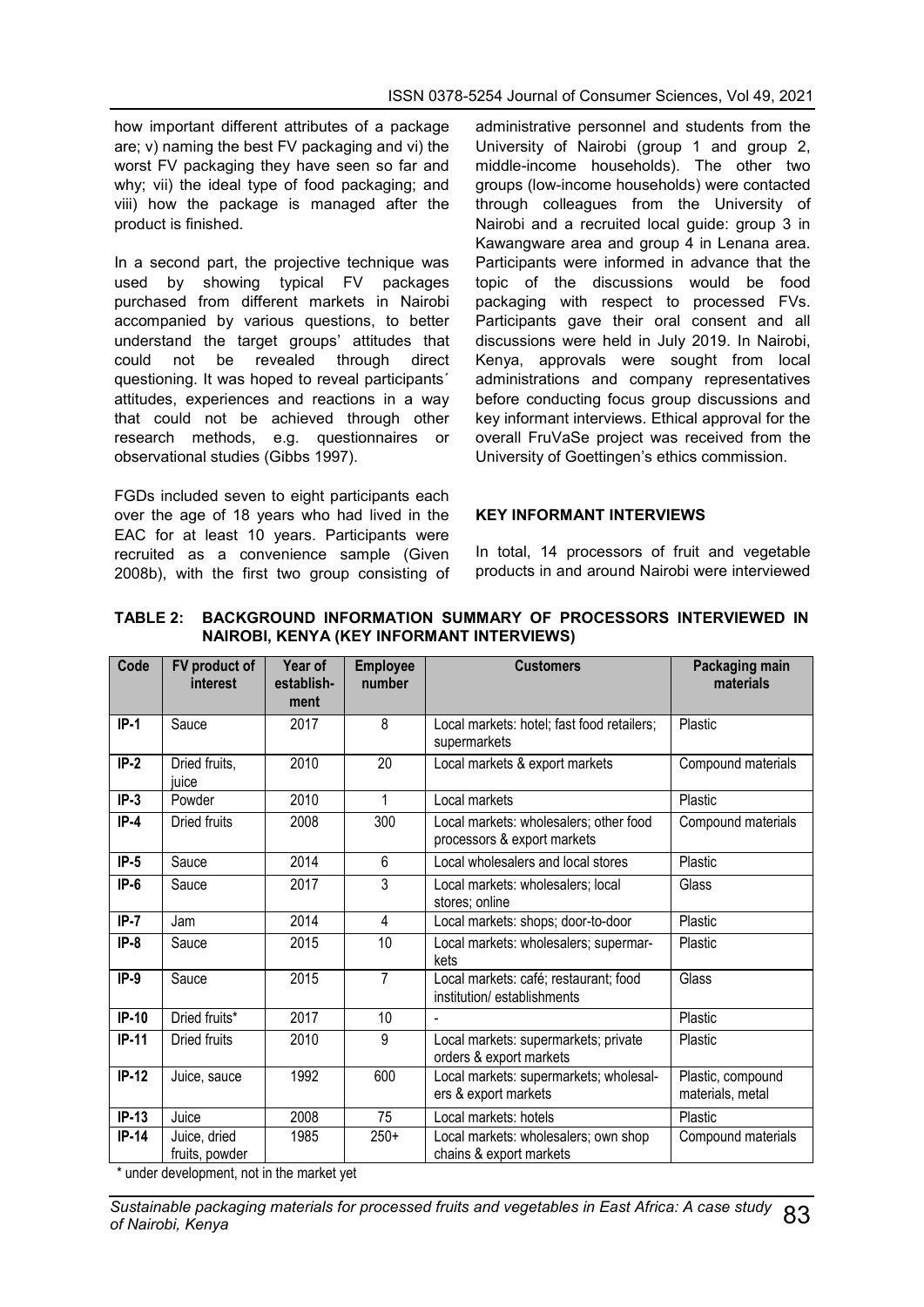individually. The selection of respondents for key informant interviews were the result of convenience sampling (Given 2008b) and snowball sampling (Morgan 2008). Lists of key informant interviewees were firstly compiled based on an internet search, complemented by information collected during store checks and the local guide's personal communication. Snowball sampling was used and interviewees were asked whether they could introduce the project team to other stakeholders who may be of interest to this study. In total 14 key informant interviews were performed, all conducted face-to -face at the interviewee's working place. Table 2 gives an overview of interviewed processors and the code, which was given to each questionnaire/ interviewee to ensure anonymity and was used later for quotation.

## **PROCEDURE**

In the first part of the FGD, discussions between participants was encouraged through eight different open-ended questions (all questionnaires used are available upon request from the corresponding author). In the second part, three different packaging options for each product group (without content) available in normal supermarkets were presented to the participants (Table 3). The packages were brought to the participants and passed around so that everyone was able to have a close look and feel the material. The participants were asked which packaging option they preferred and their reasons. This was intended to stimulate good discussions in a more realistic context and to uncover points that were not mentioned in the first part. FGDs were always carried out by a discussion leader and a note taker and, after asking participants and agreeing on the most appropriate language, English was used.

During key informant interviews, questions with a different focus were asked, based on the stakeholder's role, namely: representatives of ministries and agencies; industrial actors/ smallentrepreneurs in the processing industry; or industrial actors/ small-entrepreneurs in the packaging industry. The questionnaire was structured in the following way:

• Background information about the agency, enterprise, organization

- For ministries: macro-environment: policies and regulations, plastic bag ban, future trends
- For processing industry: micro-environment: type of products, packaging material – access/ availability, alternatives, automation, environmental profile
- For packaging industry: micro-environment: type of raw material, type of packaging*,*  improvements, environmental issues, future trends

## **DATA ANALYSIS**

Transcribed material from FGDs and key informant interviews were subject to thematic analysis (Boyatzis 1998; Knight et al. 2007). Initial themes for coding were identified based on the aspects of packaging listed by Rundh (2005). The themes finally used in this study were identified from the FGD and key informant interview results. For this, the transcripts were reviewed and searched for statements made repeatedly by participants and interviewees. All related statements associated with one or more of the initially ten themes were coded accordingly. In the second step, the coded material was further scrutinized, yielding a number of sub-themes (e.g. 1a-c, covering different aspects of packaging material) relating to the initial themes. Finally, eight major themes were chosen to focus on.

## **RESULTS**

The thematic analysis of the interviews resulted in eight themes, namely: (1) packaging material; (2) communication; (3) pack size; (4) protection and preservation; (5) convenience; (6) price aspects; (7) sustainability; and (8) novelty and innovation. The first two themes were also the most discussed, namely packaging material and communication. Application of the projective technique revealed issues where the participants had mixed views and attitudes regarding different packaging options which are discussed in detail below and are summarised in Table 3.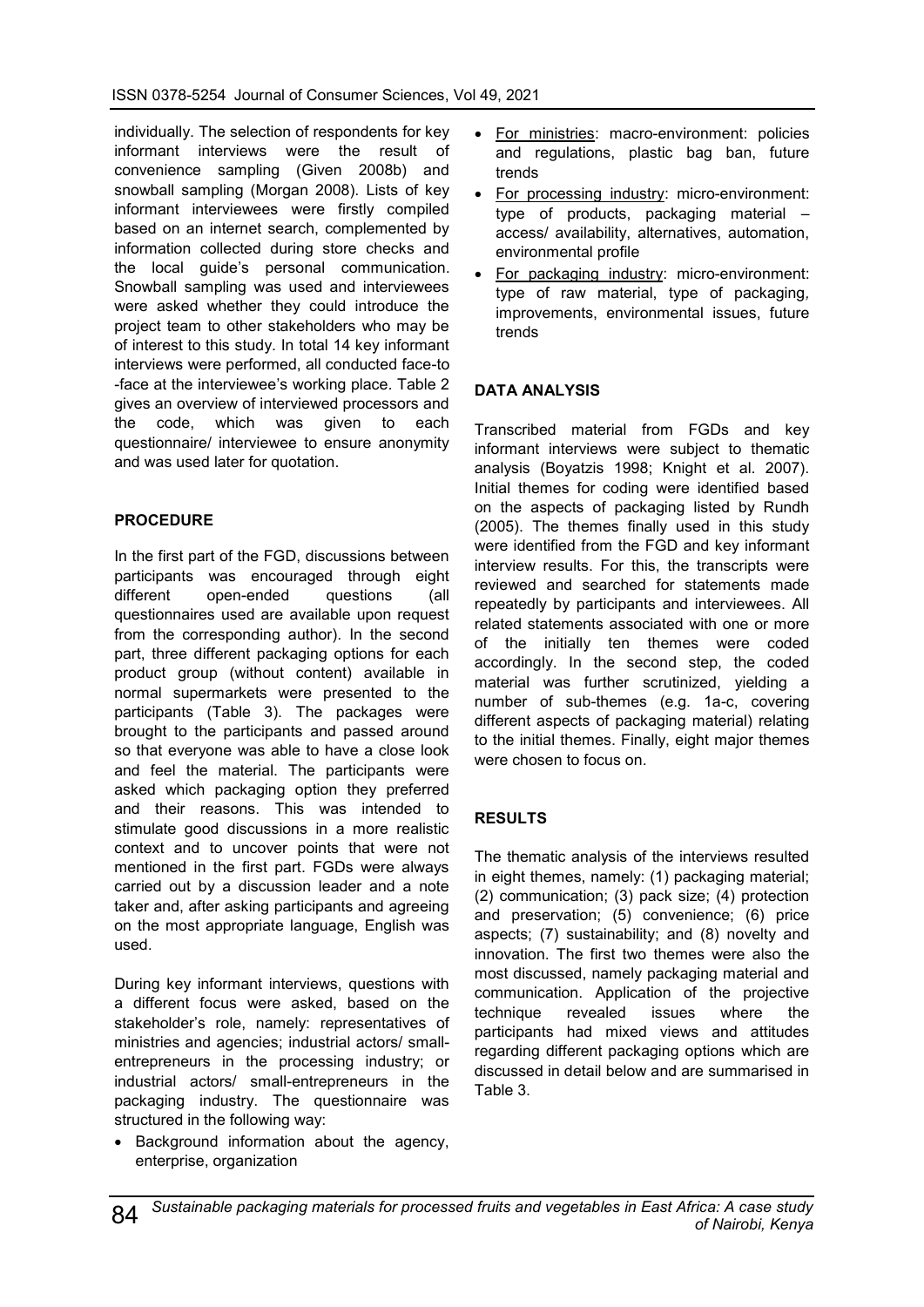#### **TABLE 3: PACKAGING TYPES COMMONLY USED FOR FRUIT AND VEGETABLE PRODUCTS IN NAIROBI, KENYA, AND SHOWN DURING FOCUS GROUP DISCUSSIONS/ PROJECTIVE QUESTIONS AND SUMMARIZED MAIN PERCEPTIONS BY CONSUMERS**

| <b>Product category</b> | Main perceptions by consumers                                                                                            |                                                                                                                     |                                                                                                                       |  |  |
|-------------------------|--------------------------------------------------------------------------------------------------------------------------|---------------------------------------------------------------------------------------------------------------------|-----------------------------------------------------------------------------------------------------------------------|--|--|
|                         | Sample No.1                                                                                                              | Sample No.2                                                                                                         | Sample No.3                                                                                                           |  |  |
| Juice/ nectar packages  | Beverage carton large                                                                                                    | Beverage carton small                                                                                               | Plastic bottle                                                                                                        |  |  |
|                         | • Most preferred by<br>middle class<br>More attractive,<br>gaining more trust<br>and perceived better<br>product quality | Suitable for<br>travelling                                                                                          | • Most preferred<br>by middle class<br>• Preferred by<br>working class<br>Reusable<br>Suitable for<br>٠<br>travelling |  |  |
| Sauce packages *        | Plastic jar                                                                                                              | Plastic bottle                                                                                                      | Glas jar                                                                                                              |  |  |
|                         |                                                                                                                          | Most preferred by<br>middle class<br>Preferred by the<br>working class<br>• Convenient, easy to<br>handle, reusable | Most preferred<br>by middle class<br>More hygienic,<br>yet delicate and<br>breakable                                  |  |  |
| Dried fruit packages    | Plastic jar                                                                                                              | Plastic pouch<br>(compound material)                                                                                | Laminated paper<br>bag                                                                                                |  |  |
|                         | Most preferred by<br>all groups<br>• Favoured by<br>working class<br>• Reusable and re-<br>sellable                      | Second-most<br>preferred by all<br>groups<br>Portable                                                               |                                                                                                                       |  |  |
| Powder packages         | Plastic box                                                                                                              | Plastic pouch<br>(compound material)                                                                                | Laminated paper<br>bag                                                                                                |  |  |
| $\mathbf{C}$            | Most preferred by<br>middle class<br>Can be filled with<br>larger volume<br>content than other<br>two                    | Second-most<br>preferred by middle<br>class (partially)<br>Food less likely to<br>get contaminated                  |                                                                                                                       |  |  |

\* Package No.4 was not specifically rated; all pictures © (*name removed for blind review*)

#### **PACKAGING MATERIAL**

Under this theme, the research question on which packaging options are available and accessible for fruit and vegetable products was explored. The question of packaging preference was answered here from the consumer's point of view and is further elaborated in the remaining themes.

The common packaging materials mentioned during FGDs were plastic, paper carton,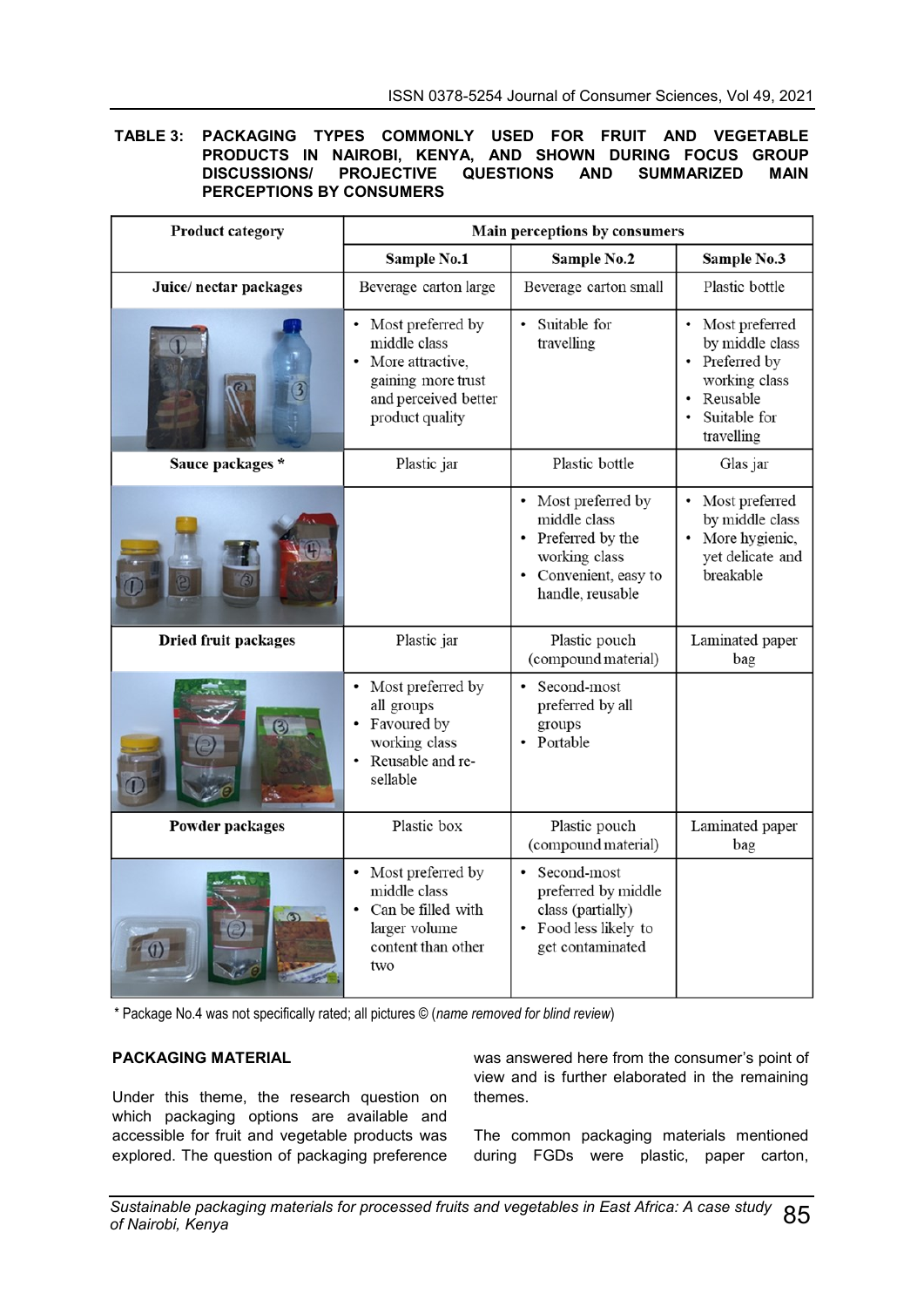beverage carton, paper and glass. As the preference of different packaging by consumers may be dependent on specific products, findings from FGDs are summarized in Table 3. Samples of FV packages were sought in the local retail shops and most packages available were partly or entirely made from plastic.

In general, the plastic bag ban changed the reputation of the packaging industry, yet, most consumers appreciated the convenience of different plastic packages. The most preferred packaging for juices and nectars by consumers were the large beverage carton and plastic bottle, the latter especially by low-income participants. For sauces, plastic bottles were most favoured while glass jars were also liked by the middle class with the main argument being hygiene. Plastic jars were most preferred by all groups for dried fruits while for vegetable powders plastic boxes were favoured (Table 3).

The customers of processors, especially foreign customers, might have specific requirements for packaging materials [IP-3; IP-11; IP-12]. For instance, IP-11 provided dried fruits in plastic pouches for local markets and the same products in aluminium laminated bags for the foreign markets, namely the United Kingdom (UK), Germany and Japan as requested.

It was noticed that the usage of plastic by processors was reduced but the extent of the reduction was limited. For example, IP-1 changed their secondary packaging from plastic bags to woven bags due to the plastic bag ban. Similarly, IP-11 turned to flexible pouches (compound material) like sample No.2 for dried fruits in Table 3 (still made partly from plastic) and plastic bowls (also still plastic but apparently considered differently). IP-13 started to add cans to beverage packaging, other than existing plastic bottles and carton options. IP-2 had changed their packaging materials from pure plastic bags to laminated bags for dried fruits. This change was made because a) it was advised by the National Environment Management Authority (NEMA), as the latter packaging was better for extending shelf-life of dried fruits; and b) the majority of dried fruit products in the markets were packed in this way.

## **COMMUNICATION**

During the FGDs, packaging design received both positive and negative comments. Labelling received quite a few complaints for, in particular, not properly stating allergy warnings, and not providing how-to-use information, as one participant stated:

"*We need policies to ensure things inside are same as promoted on packaging. […] We should label preservative names and corresponding amount used accurately in case of allergy accident. This is done poorly right now*." [Group-1].

The appearance of a package may play an important communicative role. All four groups agreed that an attractive look could influence their purchase decision positively. There were different interpretations of "attractive", some mentioned colour while others spoke of images. Also, as one participant stated:

"*Sometimes, the type of packaging design that attracts the young people may be a fancy look and that would not attract the old*." [Group-1].

Quite a few participants stated that the expiration date on current packaging was not easily readable and could be improved by enlarging the font and printing it at a more obvious position [Group-1; Group-2; Group-3]. Notably, the presence of the Kenya Bureau of Standards (KEBS) mark was appreciated. Consumers from all groups stated that the KEBS mark is a proof of good quality, some even saw it as a guarantee of food safety and eco-profile.

## **PACK SIZE**

In general, for (tomato) sauce products, there were a wide range of product sizes available in supermarkets, ranging from 50ml to 5 litres. Also, juices/nectars were available in different package sizes, usually in 1 litre but also smaller or larger. The consumption scenario was important for packaging size selection, as one participant put it:

"*If I buy it for travelling, I want to choose lighter packaging* (the 250ml portable carton instead of a 1 litre carton)." [Group-2].

Packaging improvements were made based on customer feedback, mostly for size [IP-1; IP-5;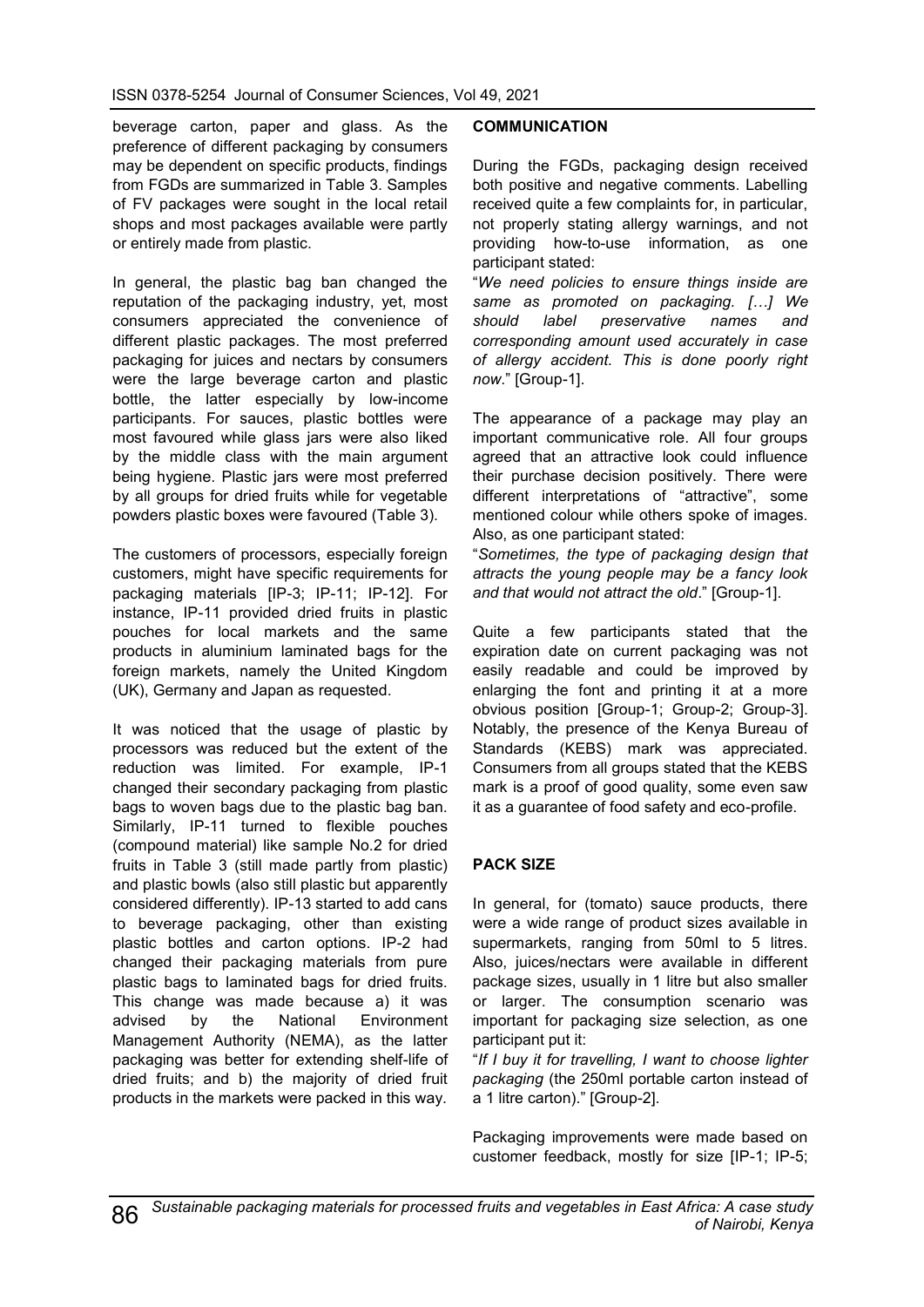IP-6; IP-7; IP-8; IP-9; IP-10; IP-12], in forms of increasing or reducing the quantity per pack or increasing the available sizes of products. For instance, in the case of IP-1, they did not have sauce products in 5-litre containers at first, rather in 350ml for household consumption. However, when they started to gain clients from the catering business, where cooks required sauce in 5-litre containers, they began to provide products in 5-litre form, too.

## **PROTECTION AND FOOD SAFETY**

IP-6, IP-9 and IP-10 changed from plastic jars to glass jars for their products. The merits of glass jars included product quality, safety of product, spillage reduction and product stability/ longer shelf-life. By contrast, IP-7 changed from glass jars to plastic jars, because the shelf-life of their product "was greatly influenced" according to own perception, namely shortened, for reasons they had not been aware of and were not able to explain.

## **CONVENIENCE**

Improvements, such as the design of label [IP-6; IP-7]; adding a sauce container with a flip top to the initial wider screw-open cap [IP-5; IP-8]; making the expiration date more visible [IP-8], and being more ergonomic and portable [IP-9] had been made already by the interviewed processors. In fact, FGD participants expressed mixed preferences for sauces packaged in plastic bottles: the flip top was thought to be more convenient while the wider screw-open cap was considered better because it could be re-used easily by being refilled with salt or sugar. IP-8 recently added a more expensive plastic bottle with a flip cap and gave their customers the choice for different packages with different prices. In that case, the customer was to bear the increased cost of the packaging upgrade.

## **PRICE ASPECTS**

Some consumers believed that by using a fancy packaging, the price of a product could increase substantially. However, that kind of spending was perceived to be unnecessary, as one should pay for the product itself, not the package. Most participants in the FGDs expressed their preference to buy fresh FVs instead of processed and packaged ones. Quite a few were very sensitive to the influence of packaging to a product's price, as one opinion from Group-2:

*"[…] I like to buy things with simple (cheap) packaging, I don't want to spend money on its packaging. e.g. tea leaves or seasoning powder in a tin is more expensive than in a plastic bag*."

In contrast to finding the cheapest packaging, processors try to find the appropriate package that matches the product position. IP-5, a producer for juices, in response to the feedback from their clients, changed from thin plastic bottles to harder plastic containers due to the former ones' being seen as "cheap-looking". A similar attempt to get rid of "cheap-looking" packaging was also reported by IP-10.

## **SUSTAINABILITY**

When it comes to the sustainability of packaging, consumers mentioned that materials needed to be bio-degradable.

"*The type of material would inform whether it is biodegradable or not. I know paper is more sustainable than plastic. But there's plastic made from starch, they are also sustainable*." [Group-1].

Sustainability was literally interpreted by some potential consumers as the ability to physically sustain (or protect) the product (Table 4). Also, processors had different understandings of what exactly "sustainable packaging" meant to them: disposable [IP-3]; re-usable [IP-5; IP-6]; recyclable [IP-2; IP-4; IP-6; IP-8]; bio-degradable [IP-11; IP-13; IP-14], meanwhile fulfilling compliance with relevant government regulations [IP-12].

Processors from IP-1 and IP-6 were trying to build up their own recycling system by monetary incentives encouraging consumers to return HDPE bottles or glass jars after consumption. Among the three enterprises who were interested in bio-degradability of packaging, one company, IP-14, achieved 65% of their product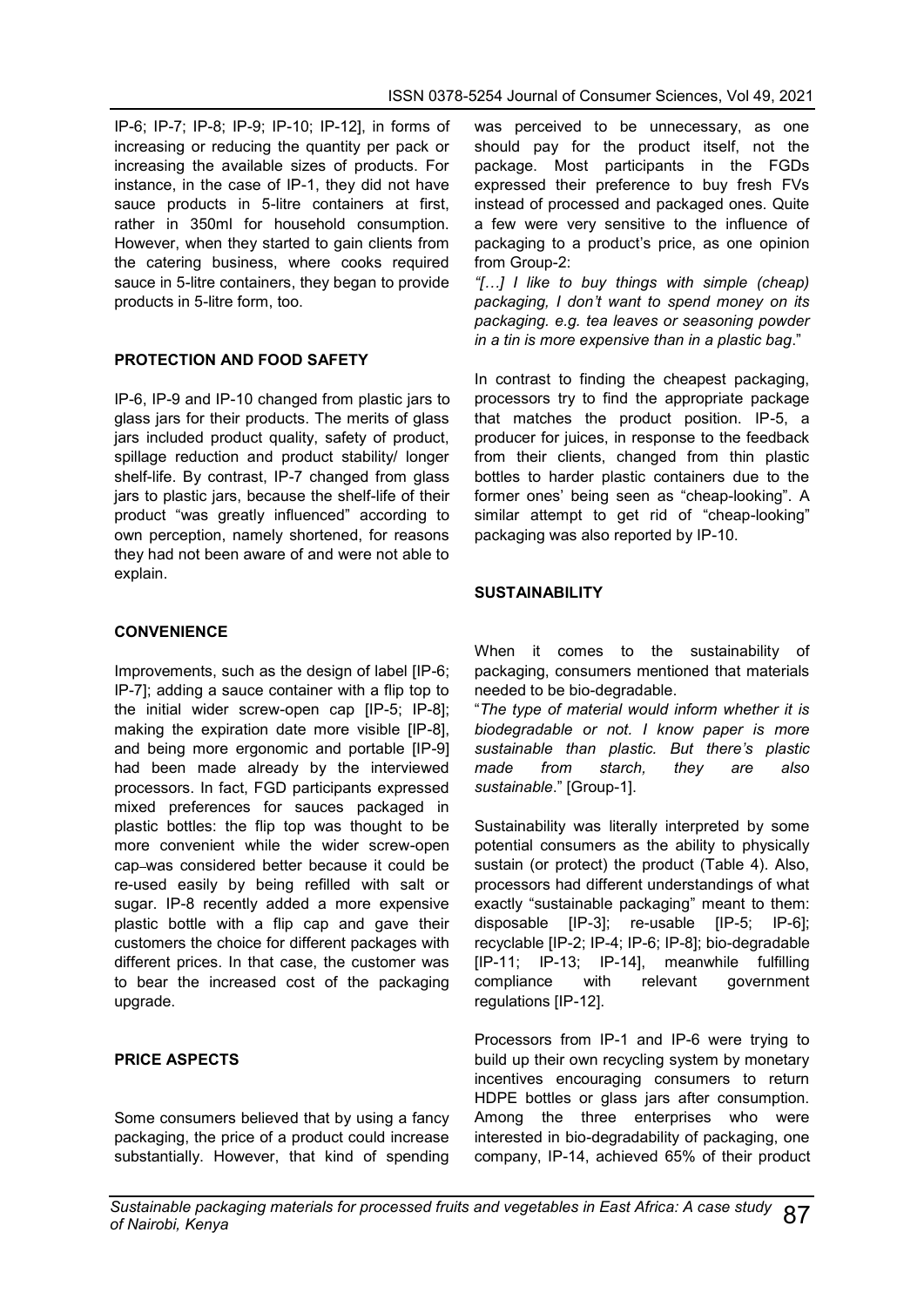packaging being bio-degradable by importing the packaging. All the three enterprises agreed that the availability of bio-degradable packaging alternatives in Kenya was the main problem hindering their application.

### **NOVELTY AND INNOVATIVE PACKAGING**

The transparency of packaging material is appreciated in certain cases, especially for novel products.

"[…] *I want to check the colour of dried mango. For traditional food that I consume a lot (like grain flour), transparency is not so important*." [Group-1].

For small and medium enterprises (SMEs), the owner usually decided initially what packaging to use, based on personal preference and stable supply of packaging materials [IP-3; IP-5; IP-7]. With larger establishments, decision-making was more formal: the responsible department, e.g., research and development (R&D), gathered information of existing technologies and available choices in the market from publications to screen out several alternatives, before engaging with customers [IP-4].

## **DISCUSSION**

This research of stakeholder views on different perspectives of packaging for processed FVs in East Africa showed that consumers and processors view a wide range of factors differently. Regarding preferences by different income groups of consumers, cheaper options like plastic bottles were clearly preferred by lowincome households while the middle class were in favour of plastic bottles and beverage cartons or glass jars. The latter were perceived to provide better product quality or were more hygienic. Higher product quality in beverage cartons can be due to light protection as light may cause degradation in nutrients or changes in sensory characteristics of the product (Duncan & Hannah 2012). Also, the assumption of consumers regarding glass is correct as it is chemically resistant to all food products, odourless (Grayhurst & Girling 2011) and can be cleaned at high temperatures. However, except the glass jars for vegetable sauces, all other packaging for fruit and vegetable products found in Nairobi, Kenya, were made from plastic or

compound materials containing plastic. In order to cope with the plastic bag ban, some processors had turned to different packaging options. However, these also contained or were made of plastic such as plastic pouches, plastic bowls, laminated paper bags or woven bags.

The environmental impact of food packaging is a major challenge (Han et al. 2018) and therefore, special attention was given to the sustainability of different packaging options. It was noticed that the topic of "sustainability" was interpreted differently among FV processors and potential consumers. The latter were more concerned about information on the pack and the convenience, as well as the convenience to dispose of or re-use them which is part of the sustainability question. In contrast, processors placed more emphasis on the functions of preservation and convenience of handling.

## **SUSTAINABILITY**

In general, three sustainability aspects of food packaging can be differentiated according to Pauer et al. (2019). These are: i) direct environmental effects of packaging, ii) circularity, and iii) packaging-related food losses and waste. The sustainability of FV packages in this study was interpreted by stakeholders as physical duration or eco-profile. Eco-profile was further explained as a concept including easiness of disposal, easiness of recycling, and degradability. The first and second sustainability aspects of food packaging were apparently considered, while the third aspect regarding food loss and waste was not directly associated with sustainability. This is a major flaw, as food loss and waste is estimated to be about 37% in Sub-Sahara Africa and especially for highly perishable products which have their major losses not during post-harvest handling but during processing, packaging and distribution (Sheahan & Barrett 2017).

In terms of packaging material, paper was linked to better performance regarding environmental protection. Plastics were a worse contribution to the environmental balance. Glass and metal, compared to paper and plastics, were considered superior in terms of eco-profile as they can be easier re-used because they were less contaminated after being used for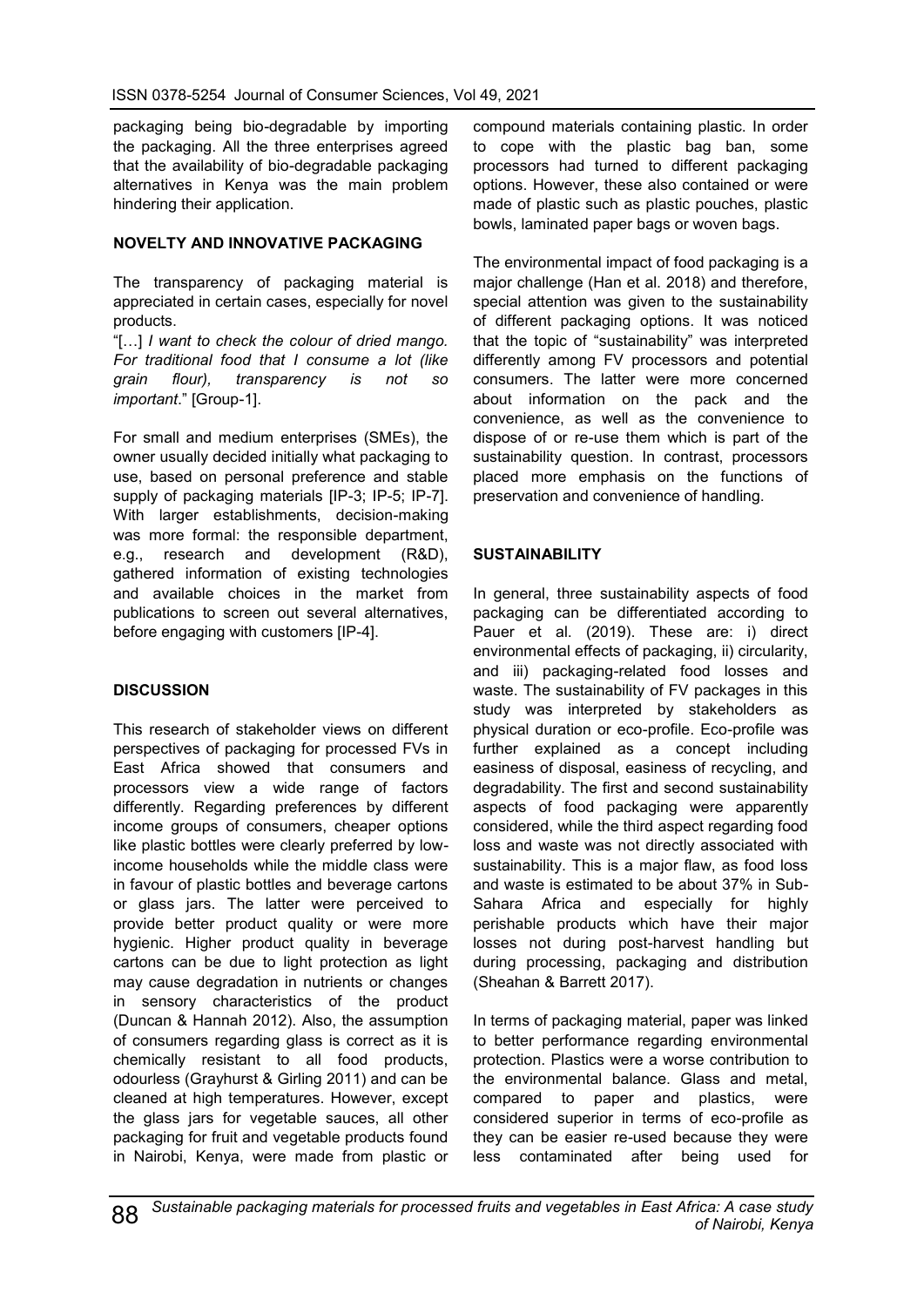packaging. This perceived sustainability of different packaging seems to be in line with what can be calculated through Life Cycle Assessment (LCA), although these calculations are highly complex and environmental impact indicators trends can be found only for some; e.g. that beverage cartons are superior to plastic or glass bottles (Falkenstein et al. 2010). As with the issue of packaging-related food loss and waste, the issue of circularity is often not considered. However, both are important topics to be addressed in future studies (Pauer et al. 2019). For the four product categories in this study, LCA was calculated for different packaging options using many assumptions reported elsewhere (Chen 2020). The most sustainable options were difficult to determine as that mainly depends on the number of times that packaging can be re-used. For (i) juice/ nectar PET plastic bottle with re-use scenario was the best option; for (ii) dried fruits a plastic jar with re -use scenario; for (iii) dehydrated soup powder mix a craft paper bag; and for (iv) vegetable relish a light glass jar would be the best choice in terms sustainability (Chen 2020).

Packs that can be easily re-used after their primary use were popular among consumers. Interestingly, this was not mentioned as "sustainable", yet it was first of all simple, practical and cheap. Re-utilisation mainly included re-use of the pack by filling with other goods, to re-sell the used pack to people who are specialized in collecting them or to burn the pack as a fuel source for cooking. That burning of plastic or composites may cause health problems, especially respiratory diseases (Sana et al. 2019; Verma et al. 2016) was not mentioned or was ignored by the participants.

While most consumers in Kenya found the reuse option of a packaging important it was interesting to see that only two processors thought that re-using of packaging is sustainable while at least four processors thought that recyclability of packaging is sustainable. The constraints for the latter were clearly that recycling systems still have to be developed. From previous studies it is known that in Kenya, although innovative actors are present in the plastic production, waste and recycling system, clear recognition and guidelines by the government are missing so that there is currently no closed circuit for plastic (OyakeOmbis 2015), or packaging material in general.

It became clear that some of the stakeholder perceptions were distorted: e.g., the term "plastic" covers a range of chemical names. The polyester mentioned during an FGD as opposed to plastics, was commonly used as a synonym of plastic (PET Resin Association n.d.). The woven bag, mentioned during a key informant interview, as opposed to plastic bag, is a classification of forming technology used during production and is not necessarily non-plastic. The term such as "bio-plastic" has two interpretations: it can mean plastics made from biomass or the biodegradability of the plastic. The biodegradability of a piece of plastic is not necessary causally related to its origins, but highly affected by its physical and chemical structure as well as the environment in which it is disposed of (Emadian et al. 2017). One major issue using bio-degradable packaging is that no material is available locally, as mentioned by three different enterprises in Kenya. However, there is increasing research by scientists on "green" packaging alternatives: bio-composites from banana or plantain fibre, coir, pineapple leaf, wheat straw, mango kernels and many others have been investigated to replace petrochemical polymers that are non-renewable (Berthet et al. 2015; Nawab et al. 2018; Reichert et al. 2020; Rodríguez et al. 2018; USDA 2002). Several of these materials area available in East Africa and call for more investigation into locally available bio-degradable packaging options.

## **CONVENIENCE**

Processors had a preference for the packages that can be easily handled. Packages that can be handled manually e.g. for the filling process, were particularly favoured among start-ups. Glass jars and plastic packages could be easily formatted, filled and sealed manually, and were more commonly used among SMEs in Kenya compared with more sophisticated packaging solutions that need additional capital inputs such as beverage cartons. With this characteristic, processors interviewed preferred to buy halffinished packaging products, e.g., plastic sachets with one open-end that are easy for them to handle instead of cheaper upstream materials, e.g., sachet reel or films. Automation was hard to achieve among SMEs. This was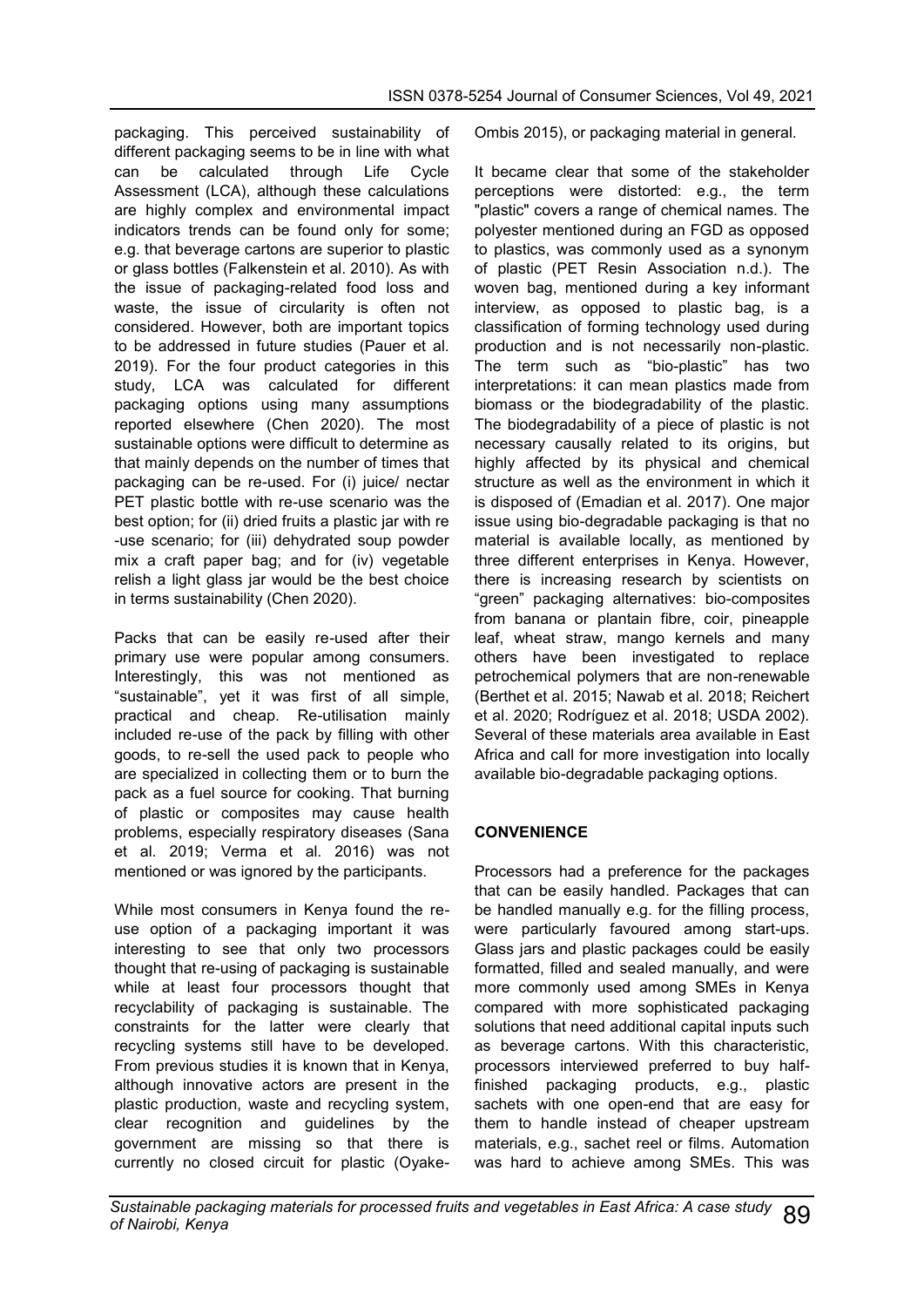most likely due to the capital constraints mentioned by most SME owners in addition to relatively cheap labour costs in Nairobi. Investment in new machinery as well as research and development is usually seen as critical for SME growth, although it is not clear whether the transfer of technology from abroad can only have a positive impact on SMEs in Africa (Hansen et al. 2018).

For consumers, convenience was important depending on the situation when a package was used. For instance, when travelling portability was key. Opening was another point of discussion regarding convenience and interestingly screw tops was preferred by those who thought about re-using the packaging later on in their household while flip-top packages were obviously not re-used. The more convenient packaging was, the less environmentally-friendly it might be although nowadays there is an attempt to balance both the convenience and sustainability of food packaging (Lamontagne 2018). This should be one of the key objectives of fruit and vegetable packaging in East Africa.

## **COMMUNICATION AND PRICE**

Consumers were highly interested in package appearance: they wanted the package to be attractive, the expiration date to be more obvious and a KEBS label on the pack demonstrating the quality of the food as well as the packaging. However, in reality, the function of a typical KEBS label is for quality and safety, it does not guarantee eco-friendliness of packaging or the superior quality of the food (KEBS n.d.). In general, independent third-party labels were suggested to guarantee ecofriendliness. As long as no local third-party certification body exist, it is possible for organizations to apply to international bodies for certification of the whole product or elements of the value chain, such as EcoCert (Scott & Vigar-Ellis 2014). Important in Kenya was the contrast between age groups in favouring completely different packaging styles which means for the processors that they can only reach one age group when they design their packaging in a certain way.

Consumers' feedback was quite important for

processors as they changed e.g. the size of their sales unit based on feedback although it was unclear how the feedback reached them. At the same time processors did not want their product to be "cheap looking" and for this reason changed the packaging type to fit the content. While the interviewed consumers were in general not willing to pay more for the packaging, they accepted higher prices when the appearance or the convenience was improved.

## **STUDY LIMITATIONS**

Limitations in this study include the fact that focus groups and key informant interviews are not representative of the whole population of interest, i.e. the results are not generalizable. Some concepts such as "sustainability", "processed FVs", and even "packaging" were found to have different understandings and interpretations. However, the projection technique, by showing participants the packages of interest eliminated the misunderstanding about "packaging" and "processed FVs" but not about "sustainability".

## **CONCLUSIONS AND RECOMMENDATIONS**

The issues of "packaging material" of fruit and vegetable products and "communication" on the packaging were identified as key issues about which consumers and processors had different views and concerns. Different views about sustainable packaging included i) the different understanding of the term "sustainable" being either "environmentally friendly" or "durable"; ii) different meanings regarding the term "biodegradable"; iii) the re-use of packaging in general was seen as a "practical" and normal thing to do, not necessarily as "sustainable", although this is what the LCA shows; and iv) the issues and understandings of being "disposable", "recyclable" and "reusable".

There were no clear suggestions for one "best" packaging option in Kenya and EAC in general for the four different categories of FV products, yet, packages made from plastic are currently the most common for all FV product types, accessible and to some extent most preferred ones. From an LCA for the four product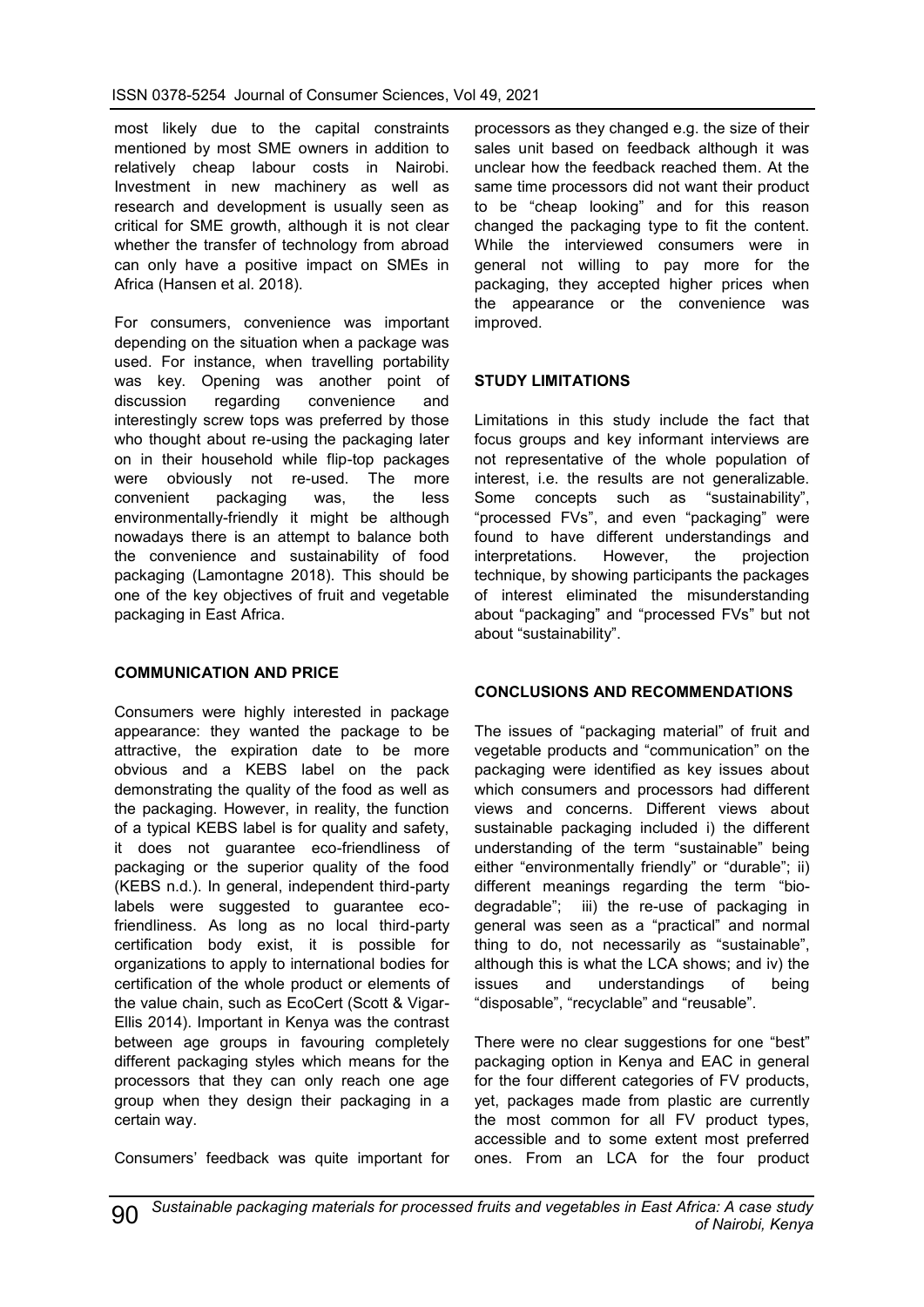categories it was learned that next to plastic bottles and jars which are at least once re-used, also craft paper for dried powders and light glass jars for sauces seemed to be the best options in terms of sustainability.

The challenge for sustainable packaging appears to be how to communicate to stakeholders the concepts of sustainability and its benefits for potential consumers. Although challenges exist, packaging can be improved to increase the sustainability while at the same time not compromising on design and convenience. In the light of the plastic bag ban, more alternatives should be sought and suggestions and guidelines should be given by the corresponding authorities. In particular, making a recycling system for plastics as well as sources for biodegradable packaging alternatives locally available are key issues in East Africa.

Increased knowledge about stakeholders' views on packaging is important for understanding packaging industry's problems and the potential to develop safe and attractive products and packaging. Implementation of the findings presented here can act as a first step in improving food – and especially fruit and vegetable – packaging practices in East Africa.

## **ACKNOWLEDGEMENTS**

Thanks to funding from the German Federal Ministry of Food and Agriculture (BMEL) for funding the overall study and the Centre of Biodiversity and Sustainable Land Use (CBL), University of Goettingen, Germany for funding the first author's stay in Nairobi, Kenya. The authors want to express their sincere gratitude to all study participants who shared their views in the focus group discussion or the key informant interviews. Thanks also to all supporting colleagues at the University of Nairobi who made this study possible.

## **REFERENCES**

Authority of the Republic of Kenya, 2017, '*The Kenya Gazette: The environmental management and co-ordination act* (Cap. 387)', viewed 28 May 2019, from http://kenyalaw.org/ kenya\_gazette/gazette/notice/181293.

Beltran, M., Tjahjono, B., Bogush, A., Julião, J., & Teixeira, E. L.,2021, '*Food Plastic Packaging Transition towards Circular Bioeconomy: A Systematic Review of Literature*.' Sustainability, 13(7), 3896.

Berthet, M.-A., Angellier-Coussy H., Chea V., Guillard V., Gastaldi E., Gontard N., 2015, '*Sustainable food packaging: Valorising wheat straw fibres for tuning PHBV-based composites properties*.' Composites Part A: Applied Science and Manufacturing 72, 139–147. DOI: 10.1016/ j.compositesa.2015.02.006.

Brooks, A., 2019, '*East Africa Monitor: Tanzania bans plastic bags to curb pollution*,' viewed 27 September 2019, from https:// eastafricamonitor.com/tanzania-bans-plasticbags-to-curb-pollution/.

Boyatzis, R. E., 1998, '*Transforming qualitative information: Thematic analysis and code development*.' Sage Publications, Inc., Thousand Oaks, USA.

Chen, C., 2020, '*Sustainable packaging of processed fruit and vegetable products in East Africa: current stage, constraints and possibilities*.' M.Sc. Thesis, Faculty of Agricultural Sciences, Georg-August-University Göttingen, Germany.

Danielsson, M., 2017, '*The Plastic Bag Ban in Rwanda: Local Procedures and Successful Outcomes. A Case Study on how Rwanda Implemented a Nation-wide Ban on Plastic Bags*.' Master's Thesis, viewed 28 May 2019, from https://uu.diva-portal.org/smash/get/ diva2:1067480/FULLTEXT01.pdf.

Duncan, S.E. & Hannah S., 2012, '*Chapter 15 - Light-protective packaging materials for foods and beverages*, in Kit L. Y. & Dong S. L. (eds.) *Emerging Food Packaging Technologies. Principles and Practice*,' pp. 303-322. Woodhead Publishing, Cambridge, UK.

EAC, 2016, '*The East African community polythene materials control bill*,' viewed 28 May 2019 from http://www.eala.org/documents/view/ the-east-african-community-polythene-materialscontrol-bill2016.

Emadian, S. M., Onay, T. T., & Demirel, B., 2017, '*Biodegradation of bioplastics in natural environments*.' Waste management 59, 526– 536. DOI: 10.1016/j.wasman.2016.10.006.

Falkenstein, E. von, Wellenreuther, F., & Detzel, A., 2010, '*LCA studies comparing beverage cartons and alternative packaging: can overall*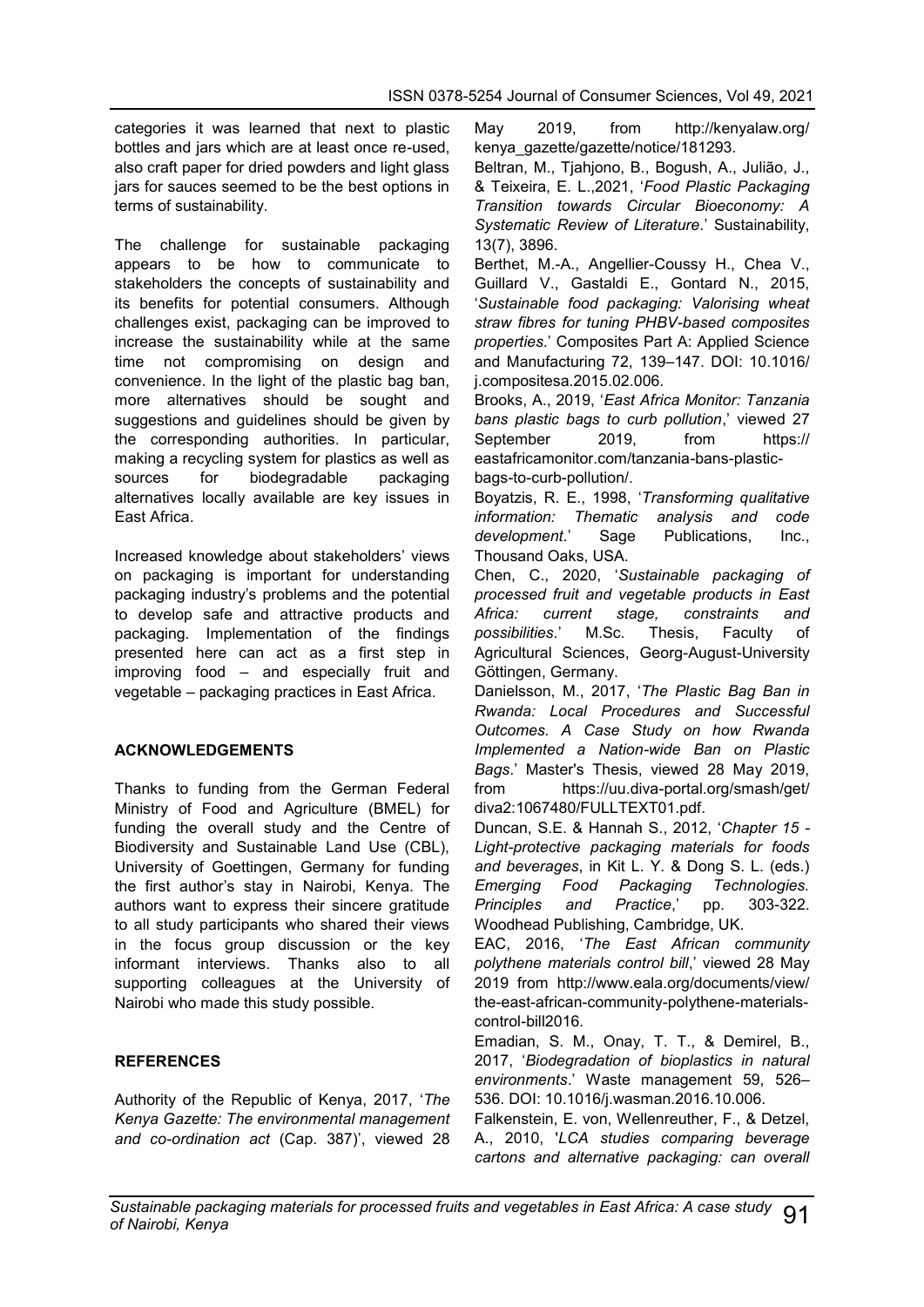*conclusions be drawn?',* Int J Life Cycle Assess 15 (9), 938–945. DOI: 10.1007/s11367-010- 0218-x.

FruVaSe, 2018, '*Fruits and vegetables for all seasons*,' Homepage of the FruVaSe project, viewed 15 June 2020, from https://www.unigoettingen.de/de/fruvase/621866.html.

Gibbs, A., 1997, '*Focus groups*,' Social Research Update, Vol. 19, University of Surrey, Surrey, UK.

Given, L.M., 2008a, '*The SAGE Encyclopedia of Qualitative Research Methods*,' SAGE Publications Inc., Thousand Oaks, USA. doi:10.4135/9781412963909

Given, L.M., 2008b, '*Convenience Sample*,' The SAGE Encyclopedia of Qualitative Research Methods, SAGE Publications Inc., Thousand Oaks, USA. doi:10.4135/9781412963909.n68

Goitom, H., 2017, '*Kenya: Notice Outlawing Plastic Bags Issued*,' Global Legal Monitor, viewed 11 June 2019, from http://www.loc.gov/ law/foreign-news/article/kenya-notice-outlawingplastic-bags-issued/.

Grayhurst, P. & Girling, P.J., 2011, '*Chapter 6 - Packaging of food in glass containers*,' in Coles R. & Kirwan M.J. (eds.) *Food and Beverage Packaging Technology*. Second Edition, pp. 137 -156, Blackwell Publishing, Oxford, UK.

Han, J.W., Ruiz-Garcia, L., Qian J.P., & Yang, X.T., 2018, '*Food Packaging: A Comprehensive Review and Future Trends'*, Comprehensive Reviews in Food Science and Food Safety, 17, 860-877. DOI: 10.1111/1541-4337.12343

Hansen, M.W., Ishengoma, E.K. & Upadhyaya, R., 2018, '*What constitutes successful African enterprises? A survey of performance variations in 210 African food processors'* International Journal of Emerging Markets 13(6), 1835-1854. DOI 10.1108/IJoEM-03-2017-0101.

KEBS, n.d., '*Standardization Mark*.' Kenya Bureau of Standards, viewed 12 August 2020, from [http://www.nema.go.ke.](http://www.nema.go.ke)

Knight, J. G., Holdsworth, D. K., & Mather, D. W., 2007, '*Country-of-origin and choice of food imports: an in-depth study of European distribution channel gatekeepers*', Journal of International business studies, 38(1), 107-125.

Krueger, R.A. & Casey M.A., 2009, *Focus groups: A practical guide for applied research*, 4<sup>th</sup> Edition, Sage Publications Inc., Thousand Oaks, USA.

Korte, I., Kreyenschmidt, J., Wensing, J., Bröring, S., Frase, J. N., Pude, R., ... & Schulze, M., 2021, '*Can Sustainable Packaging Help to* *Reduce Food Waste? A Status Quo Focusing Plant-Derived Polymers and Additives.'* Applied Sciences, 11(11), 5307.

Lamontagne, N. D., 2018, '*Food Packaging Innovations Balance Convenience with Sustainability: Whether they're getting a meal kit delivered or picking up prepared foods, consumers want packaging that is good for the environment',* Plastics Engineering, 74(4), 30-36. Mirembe, R. & Abdallah, H., 2019, '*Tanzania to ban plastic bags by June*,' The EastAfrican. viewed 28 May 2019, from https:// www.theeastafrican.co.ke/news/ea/Tanzania-toban-plastic-bags-by-July-/4552908-5070506 kpmlh0/index.html.

Morgan, D., 2008, '*Snowball Sampling*.' In: Given, L., Ed., The SAGE Encyclopedia of Qualitative Research Methods, SAGE Publications Inc., Thousand Oaks, USA.

Nawab, A.; Alam, F.; Haq, M.A.; Haider, M.S.; Lutfi, Z.; Kamaluddin, S. & Hasnain, A., 2018, '*Innovative edible packaging from mango kernel starch for the shelf life extension of red chili powder*', Int. J. Boil. Macromol, 114, 626–631.

NEMA, n.d., '*Ban on manufacture importation, supply distribution and use of non-woven polypropylene bags in Kenya*.' National Environment Management Authority (NEMA). viewed 28 May 2019, from https:// www.nema.go.ke/index.php?option=com\_

content&view=article&id=281&catid=2&Itemid=4 32.

Oyake-Ombis, L., van Vliet, B. J. & Mol, A. P., 2015, '*Managing plastic waste in East Africa: Niche innovations in plastic production and solid waste*', Habitat International, 48, 188-197.

Pauer, E., Wohner, B., Heinrich, V. & Tacker, M., 2019, '*Assessing the environmental sustainability of food packaging: an extended life cycle assessment including packaging-related food losses and waste and circularity assessment*', Sustainability, 11(3), 925.

PET Resin Association, 2015, '*Facts Sheet - Did You Know? PETRA: Information on the Use, Benefits & Safety of PET Plastic*.' New York, viewed 27 December 2019, from http:// www.petresin.org/news\_didyouknow.asp.

PET Resin Association, n.d., '*About PET*,' viewed 12 August 2020 from http:// www.petresin.org/aboutpet.asp.

Reichert, C.L., Bugnicourt, E., Coltelli, M.-B., Cinelli, P., Lazzeri, A., Canesi, I., Braca, F., Martínez, B.M., Alonso, R., Agostinis, L., Verstichel, S., Six, L., Mets, S.D., Gómez, E.C.,